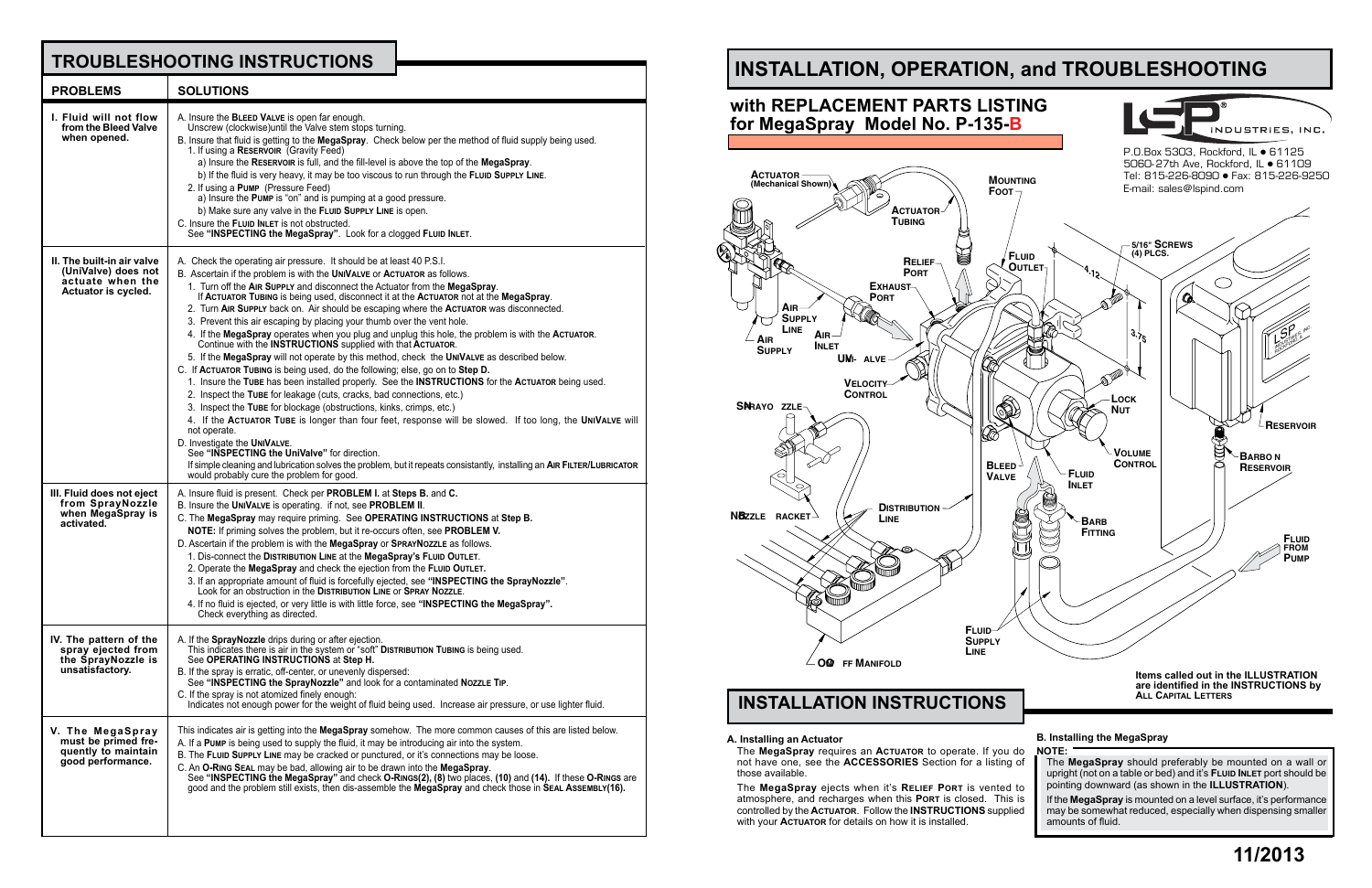#### **INSTALLATION** (continued)

#### **1. Locating the MegaSpray**

#### Consider the following when locating a **MegaSpray**.

- a) Insure that lines to be connected to the **MegaSpray** will not interfere with work, and will not be caught by or rub against moving parts.
- b) Locate **MegaSpray** as close to **SprayNozzles** as practical. Most applicable when dispensing heavy fluids.
- c) Locate **MegaSpray** at a lower level than the **SprayNozzle** for easier start-up.
- d) Locate **MegaSpray** as close to the **Actuator** as practical (must be within four feet). Most applicable when operating at higher cycle rates (faster than 100 cycles per minute).

#### **2. Mounting the MegaSpray**

Drill and tap for four 1/4" screws on a 3-3/4"(3.750) X 4-1/8" (4.125) bolt pattern (see **ILLUSTRATION** on cover). Mount the **MegaSpray** with screws through it's **Mounting Feet**.

#### **C. Installing a Fluid Supply**

The fluid to be ejected may be supplied by **Reservoir** or **Pump**. Do as described below per the method being used.

#### **1. Using a Reservoir** (Gravity Feed)

A 5 Gallon **Reservoir** is available (see **ACCESSORIES**). All items required for installation are supplied with the **Reservoir**.

Use thread sealant when making any of the following connections, *they must be air tight*.

a) Locate the **Reservoir** higher than the **MegaSpray** and as close to it as practical. Insure the **Fluid Supply Line** will be out of harms way when installed.

b) Mount the **Reservoir** using the mounting holes provided.

- c) Attach a **Barb Fitting** in the **Fluid Inlet** of the **MegaSpray**. Also into the outlet port in the bottom of the **Reservoir**.
- d) Push one end of the **Fluid Supply Line** onto the **Barb** under the **Reservoir**. Route the other end of this **Line** to the **Fluid Inlet** and cut off any excess (*not too much!!*). Push this end onto the **Barb Fitting** in the **Fluid Inlet**.

#### **2. Using a Pump** (Pressure Feed)

**Pumps** as described below are available from **L.S.P.** Contact us or our representative if interested.

**DISTRIBUTION LINE** must be 1/4" O.D. For best results use metal tubing (soft copper is easiest to handle).

- a) **Pump** pressures from 40 to 100 P.S.I. may be used. At higher pressures (approx. 150 P.S.I.) fluid will be forced through the **MegaSpray** and out the **SprayNozzle**. Lower pressures are recommended for ease of handling.
- b) The **Fluid Supply Line** and all fittings used with it, should have at least a 5/16" passage.
- c) Connect this **Line** at the **Pump** and then to the **Fluid Inlet** of the **MegaSpray**. A valve or disconnect on this **Line** can be useful, but it must have proper passage.
- Use thread sealant when making any of the above connections, *they must be air tight*.

Drill and tap for 1/8-27 pipe thread. Screw the threaded stud of the **FlexTube** into this hole.

#### **D. Installing the Air Supply**

The **MegaSpray** operates on compressed air which is controlled by a built-in air valve termed the **"UniValve"**.

#### **1. Air Pressure**

The **MegaSpray** will operate at any pressure from 40 to 120 P.S.I. Less than 40 P.S.I. may be used if performance is acceptable; more than 80 P.S.I. is usually a waste of air; and more than 120 P.S.I. may reduce unit life.

#### **2. Air Supply Line**

This **Air Supply Line** and all the fittings used with it, *must have* at least 7/16" passage. If this **Line** is over ten feet long, or any elbow fittings are used, increase passages to 1/2" or more. A valve or disconnect on this **Line** can be useful, but it must have proper passage.

#### **3. Air Handling Equipment**

Using an **Air Filter/Regulator/Lubricator** is strongly recommended. The **Filter** and **Lubricator** for more care-free service and longer life. The **REGULATOR** for air conservation and controlling performance.

#### **4. Connecting the Air Supply Line**

Connect one end of the **Air Supply Line** to the **Air Supply**. Connect other end of **Line** to the **Air Inlet** of the **MegaSpray**. Using thread sealant will help prevent loss of air.

#### **E. Installing the Distribution System.**

This System consists of **Nozzle Assemblies**, **Distribution Line**, and their connections to the **MegaSpray**.

#### **1. Items required**

The items below are required to operate the **MegaSpray**. They are ordered separate from the **MegaSpray** and might not be included. If not present, they must be obtained.

#### **a) Nozzle Assembly**

Various types of **Nozzle Assemblies** are available. At least one of these items are required. (see **ACCESSORIES**)

#### **b) Distribution Line**

Any Actuator described below may be used to operate **MegaSpray**. They include all the necessary fittings, tubi brackets, etc. required to adapt to the **MegaSpray**.

Used for manual or mechanical actuation. Operates by having a probe deflected off-center in any direction. This may be do by hand or by using a moving machine member.

If this **Line** must be flexible, **L.S.P. HyPressure Tubing**  is the *only non-metal tubing allowed for use.* Other tubing is found to be too **"soft"** for good performance and may burst.

> Used for electrical actuation. Operates when supplied with 110Vac 60Hz signal. Other voltages are available.

#### **c) Line Fittings**

Used to actuate repeatedly at a set cycle rate. Air Operation Actuates continously while air is applied. Cycle rate set screwdriver in a recessed slot.

Standard 1/4" compression fittings should be used when making any connections while running **Distribution Line**.

> These Actuators are rugged, Solid-State Electronic devic They all activate by magnetic pick-up or limit switch. features of each are descibed below.

#### **2. Mounting a Nozzle Assembly**

Do as described per the type of **Nozzle Assembly** being used.

> Actuates after being triggered a given number of times. Co is settable from 1 to 99. Includes a time delay for control the moment of actuation after triggering.

#### **a) SprayNozzle.**

This **Nozzle** requires support. If metal **Distribution Line** is used, it may be stable enough to be used as this support.

> Actuates a set number of times when triggered. Time betwe actuations is adjustable, allowing the pulses to be spread o a given period of time. Includes a time delay for controlling start of pulsation after triggering.

If this **Line** is flexible, a **NozzleBracket** (see **ACCES-SORIES**) or similar support will have to be used.

> Actuates continously at a set cycle rate. Can be set for rem control so that actuation stops when machine does.

#### **b) FlexTube.**

Is a combination of the Counter and Pulsator described abo Counts from 1 to 9. Pulsation time and duration have separated adjustments. Either or both features are selectable. Inclu time delay to control the moment of actuation.

### **c) MagnaTube.**

Simply set the **MagnaTube** into place where desired.

#### **3. Installing the Distribution Line.**

For best results, try to comply with the following.

- a) Keep the amount of **Line** used to a minimum. Run **Line** as directly as possible. Use as little slack as practical.
- b) Use metal **Line** where possible. If flexible Line is required, see if metal Line can be used up to a point and then continued with flexible **Line**.
- c) Keep contaminaton out of the **Lines**. If cutting creates chips, be sure to flush clean before installation.
- d) Make all connections properly. Keep the **Distribution Line** bottomed in the **Fitting** while tightening the compression nut to one full turn past hand-tight.

#### **4. Using the On/Off Manifold**

#### **The items listed below ACCESSORIES**

**On/Off Manifolds** provide for splitting the **Distribution Line** and allowing **Lines** to be turned on/off. For best results, try to comply with the following, and the suggestions at **Step 3** above.

- a) If **MegaSpray** is close to **SprayNozzles**, connect **Manifold** directly to **MegaSpray's Fluid Outlet Port** using a pipe nipple. Run **Distribution Line** to **SprayNozzles** from the **Manifold.**
- b) If **MegaSpray** is distant to the **SprayNozzles**, locate **Manifold** as close to the **SprayNozzles** as practical. Run **Distribution Line** from the **MegaSpray** to the **Manifold**, and then on to the **SprayNozzles**.

### **INSPECTING the UniValve**

#### **A. Dis-assemble UniValve as follows.**

- 1. Unscrew **Pipe Plug(41)** from **Valve Housing(32)**. 2. Remove **RETAINER RING(38)** from VALVE HOUSING(32) (
- a retaining ring pliers).
- 3. Remove VALVE PLUG(37) and VALVE SPOOL(35) by inser a rod (3/16" or smaller) into the hole from which **P PLUG(41)** was removed and pushing the parts out of VA **Housing(32)**.

#### **B. Inspect the Spool, Cylinder, and their O-Rings.**

- 1. Do not remove an **O-Ring** from it's groove unless found bad. If bad, do not scratch the groove while prying it out.
- 2. Check parts for contamination. If dirty/gummy, clean thoroug
- 3. Check parts (including the **O-Rings** on them) for cuts, marring, breakage, or deformation.
- **NOTE:** It is natural for **O-RING(2)** to fit in it's groove v loosely. The reason being that it is a special, low frict configuration.

#### **A. Actuators**

#### **1. Mechanical Actuator — Model No: P901**

**2. Electrical Actuator — Model No: P912**

**3. Air Timer Actuator — Model No: P908**

#### **Electronic Actuators**

**4. Count Down Actuator — Model No: E210**

#### **5. Pulsating Actuator — Model No: E205**

|                                 | C. The Velocity Control.<br>This part and it's seals see little or no use. Do not remove part                                                                                                                                                                                 |                                                                                                    |                 |                           |
|---------------------------------|-------------------------------------------------------------------------------------------------------------------------------------------------------------------------------------------------------------------------------------------------------------------------------|----------------------------------------------------------------------------------------------------|-----------------|---------------------------|
| use                             | unless damaged or it is leaking air. If so, do as follows.<br>1. Unscrew VELOCITY CONTROL(40) from VALVE HOUSING(32) to                                                                                                                                                       |                                                                                                    |                 |                           |
| ting                            | check O-RING(31) and BACKUP RING(39).                                                                                                                                                                                                                                         |                                                                                                    |                 |                           |
| <sup>2</sup> IPE<br><b>ILVE</b> | 2. Repair or replace as required and re-assemble in reverse<br>order.                                                                                                                                                                                                         |                                                                                                    |                 |                           |
|                                 | D. Re-assemble the UniValve as follows.                                                                                                                                                                                                                                       |                                                                                                    |                 |                           |
| d. If                           | 1. Clean the bore in VALVE HOUSING(32) as well as is practical.<br>2. Apply a coat of light machine oil to all parts.                                                                                                                                                         |                                                                                                    |                 |                           |
| jhly.<br>ing,<br>very           | 3. Insert VALVE SPOOL(35) into VALVE HOUSING(32) making sure<br>O-RING(2) is not pinched (give this O-RING special attention<br>because of it's loose fit). Install VALVE PLUG(37) and retain<br>with RETAINER RING(38). Install PIPE PLUG(41) and torque<br>to 60-80 in lbs. |                                                                                                    |                 |                           |
| tion:                           | E. Re-connect the Air Supply and Actuator, and test operation.                                                                                                                                                                                                                |                                                                                                    |                 |                           |
|                                 | are made available to help with the application of the MegaSpray.                                                                                                                                                                                                             |                                                                                                    |                 |                           |
|                                 |                                                                                                                                                                                                                                                                               |                                                                                                    |                 |                           |
| the                             | <b>B. Nozzle Assemblies</b><br>NOZZLE ASSEMBLIES are available in various types and spray                                                                                                                                                                                     |                                                                                                    |                 |                           |
| ing,                            | patterns. A simple description of each type is given below,<br>followed by a chart of Catalog Numbers for each type and spray<br>pattern.                                                                                                                                     |                                                                                                    |                 |                           |
| ving                            | 1. SprayNozzles - Model No's P20x                                                                                                                                                                                                                                             |                                                                                                    |                 |                           |
| lone                            | Consist of a Nozzle Tip and a Check to prevent after dripping.<br>2. FlexTubes - Model No's 21x<br>Consist of a SprayNozzle (above) attached to a Sta-Put Flex-                                                                                                               |                                                                                                    |                 |                           |
| th a                            | Tube.<br>3. MagnaTubes - Model No's P22x<br>Consist of a FlexTube (above) mounted on a magnetic base.                                                                                                                                                                         |                                                                                                    |                 |                           |
|                                 |                                                                                                                                                                                                                                                                               |                                                                                                    |                 |                           |
|                                 | <b>Nozzle Tip</b>                                                                                                                                                                                                                                                             | <b>SprayNozzle</b>                                                                                 | <b>FlexTube</b> |                           |
|                                 | 110° Fan Spray                                                                                                                                                                                                                                                                | P-201                                                                                              | P-211           | <b>MagnaTube</b><br>P-221 |
|                                 | 80° Fan Spray                                                                                                                                                                                                                                                                 | P-202                                                                                              | P-212           | $P-222$                   |
| ted.<br>t by<br>ces.            | 60° Fan Spray<br>25° Fan Spray                                                                                                                                                                                                                                                | P-203<br>P-205                                                                                     | P-213<br>P-215  | $P-223$<br>P-225          |
| The                             | 55° Cone Spray<br>Rt. Angle Spray                                                                                                                                                                                                                                             | P-207<br>P-209                                                                                     | P-217           | P-227                     |
| punt                            | C. HyPressure Tubing - Model No: P940                                                                                                                                                                                                                                         |                                                                                                    |                 |                           |
| lling                           | Supplied for use as flexible DISTRIBUTION LINE. This is the only<br>flexible tubing we have found capable of giving satisfactory per-<br>formance. Has 1/4" O.D. which adapts to NOZZLE ASSEMBLIES.                                                                           |                                                                                                    |                 |                           |
|                                 | D. NozzleBracket - Model No: P925                                                                                                                                                                                                                                             |                                                                                                    |                 |                           |
|                                 | Used to support the SPRAYNOZZLE. Gives complete control for<br>aiming the SPRAYNOZZLE. Moves up/down 5", tilts 180°, and<br>rotates 360°. Mounts on MagnaBase for yet more convenience.                                                                                       |                                                                                                    |                 |                           |
| een<br>over<br>the<br>note      | E. MagnaBases<br>Holds ACCESSORIES for easy positioning and adjustments.                                                                                                                                                                                                      |                                                                                                    |                 |                           |
|                                 | 1. MagnaBase - Model No: P905                                                                                                                                                                                                                                                 |                                                                                                    |                 |                           |
| ove.<br>rate<br>ıdes            | 2. DualMagnaBase - Model No: B909                                                                                                                                                                                                                                             | Holds with a force of 100 pounds on bare metal.<br>Holds with a force of 200 pounds on bare metal. |                 |                           |
|                                 | <b>F. Fluid Reservoir</b><br>For use as containers for supplying the lubricant to be dis-                                                                                                                                                                                     |                                                                                                    |                 |                           |
|                                 | pensed.<br>1. 1-1/2 Gallon Reservoir - Model No: P312                                                                                                                                                                                                                         | Consists of 1-1/2 Gallon container with sight-glass, snap-on lid,                                  |                 |                           |
|                                 | 2.5 Gallon Reservoir - Model No: P315                                                                                                                                                                                                                                         | filtered outlet, and mounting hardware.<br>Same as above except with 5 Gallon capacity.            |                 |                           |

#### **6. Timer Actuator — Model No: E215**

#### **7. Electronic Actuator — Model No: E200**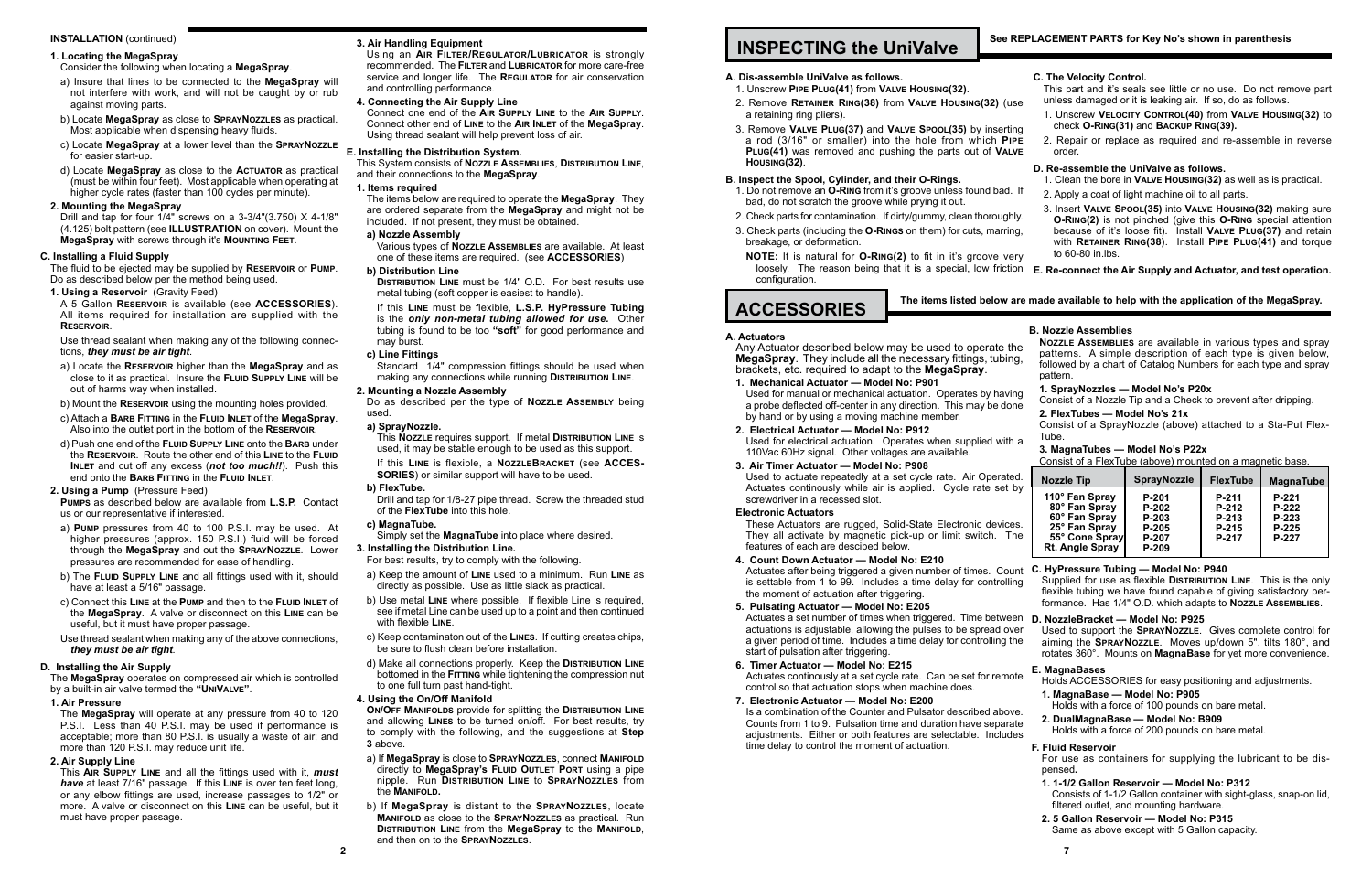### **OPERATING INSTRUCTIONS**

#### **A. Supply the Fluid to be Sprayed**

#### **B. Prime the MegaSpray**

- **1. If Using a Reservoir.**
	- Open the **Bleed Valve** by turning it's knob counter-clockwise. Keep the **Bleed Valve** open until fluid flows from the hole in it's side. When this fluid is void of air bubbles, close the **Bleed VALVE** and tighten securely.
- **2. If Using a Pump.**

Do as above, but be aware the fluid is under pressure. This can get messy if not done cautiously. It is best to place a towel over the area.

#### **C. Supply the Operating Air**

Connect or turn on the **Air Supply** to the **MegaSpray**.

#### **D. Set the Controls**

Fully open the **Volume Control** and **Velocity Control** by turning their knobs counter-clockwise until they stop. If an **Air Regulator** is present, set it for maximum air pressure.

#### **E. Operate the MegaSpray**

Operate the **Actuator** to cycle the **MegaSpray**. Continue this cycling until fluid is ejected at the **SprayNozzle**. If this does not eventually happen, return to **Step B.** and prime again.

#### **F. Purge all Trapped Air**

Initial sprays are normally of poor quality and drip. This is due to air in the system. Continued cycling should drive this air out, with the spray changing to a fine burst with no drip at all. If this does not eventually happen, continue at **Step H.** below.

- Do as described below per the method you are using to supply fluid to the **MegaSpray**. If poor spray quality presists, see the following for descriptions of the most common causes.
- **1. If Using a Reservoir** (Gravity Feed) Fill the **Reservoir** with the fluid to be sprayed. The fill level must be above the top of the **MegaSpray**.
- **2. If Using a Pump** (Pressure Feed) Insure there is fluid for the **Pump**. Activate the **Pump**. Open the **Fluid Supply Line** to the **MegaSpray** (open valve, connect disconnect, etc.) If the **Distribution Line** being used is of improper material, or is too long in length, it may be too "soft". Meaning that the **Line** expands too much during ejection, absorbing some of the force required for a good spray. After ejection, it contracts again, to squeeze out an after-drip. For additional information see **INSTALLATION INSTRUCTIONS** at **Step E**.

#### **G. Make Adjustments**

**1. Aim the SprayNozzle** Position the **SprayNozzle** so that it's spray is giving the desired coverage.

**2. Reduce the Amount of Fluid used.**

Adjust the **Volume Control** until the desired amount of fluid is being dispensed. Once set, secure this **Control** in place with the **Lock Nut**.

#### **3. Reduce the Operating Air Pressure.**

If an **Air Regulator** is present, reduce pressure until spray quality begins to deteriorate or the **MegaSpray** begins to malfunction; then increase the pressure 10 to 15 P.S.I. above that point. This insures sufficient power at economical air consumption.

#### **4. Adjust the Velocity Control**

The **Velocity Control** adjusts the speed of ejection. Using very light fluids or high air pressures, the spray might be so violent and atomized so fine that it "bounces off" causing "fogging". Adjust the **Velocity Control** to tune out this problem.

- **NOTE:** Whenever a Nozzle Tip (#1) is removed, the Check Ball (#4, #7) should be replaced. In time, the Ball takes a "set" and will not seat properly once disturbed.
- 1. Unscrew the Nozzle Tip (#1). Caution, this Tip is spring loaded.
- 2. Inspect the Check Spring (#2, #6). Replace if broken or deformed.
- 3. Clean the Nozzle Tip (#1) and blow dry. Inspect by looking through it.If you do not see a tiny, uniformly shaped hole, there is a clog.
- Tips on unclogging a Nozzle Tip:
- ...Try to dislodge it with a high pressure stream directed backward to the normal flow through the Nozzle.
- ...If you must use a tool, use one as "soft" as possible (plastic, fiber)
- ...Apply no more pressure than necessary. The Tip is easily damaged.
- Some clogs are impossible to get out without harming the Tip. Keep a spare Nozzle Tip handy for such cases.
- 4. At re-assembly, clean the Nozzle Tip of all residue and apply thread sealant. Torque to 80-120 in.lbs.

#### **H. Poor Spray Quality**

**1. Incorrect Distribution Line being used.**

#### **2. Air is Drawn into the System.**

During operation the system sees a vacuum. Connections which are not air tight may allow air to be sucked in. Use thread sealant on all fittings and piping, and make all tube connections properly and tight.

#### **3. Air is Introduced into the System.** The problem need not necessarily be at the **MegaSpray**.

If a **Reservoir** is left to run dry, or a **Pump** leaks and pumps air, or the **Fluid Supply Line** becomes punctured or is cracked, etc.... are a few ways in which air might be introduced into the System from external sources.

#### **4. Air is Trapped in the System.**

The following examples show how "pockets" can trap air in the System. They do not show every possible situation, but give an idea of what to look for.

#### **Example #1:**

If a portion of the system has been fabricated, configurations such as those shown in **Fig #1** can trap air in the system.

> **Fig #2** shows the same system without the potential problems of the one above it.

#### **NOTE:**

We reccommend that you contact **L.S.P.** if you plan to frabricate a portion of the System.

#### **Example #2**

A high area in the **Distribution Line** can keep an air bubble from being ejected. See **Fig #3**.

To cure the problem, try cycling at a fast rate and at full volume to drive the bubble up to the **SprayNozzle**.

If that doesn't work, raise the **Nozzle** (or lower the **Line**) so that the bubble will run up to the **Nozzle** to be expelled.

- **A. The Distribution Line**
- This **Line** is very important to good performance. Check that it is of the proper type. See **INSTALLATION INSTRUCTIONS** at **Step "D"**.
- If this **Line** is metal, check for kinks or crimping that may have closed it off. If it is flexible **Line**, check it for cuts or cracks.
- In either case, check all connections to insure they are air tight.

#### **B. The Nozzle Tip**

- **C. The FlexTube \ MagnaTube**
- A **FlexTube** or **MagnaTube** may be clogged or leaking. These problems are handled differently as described below.

#### **1. Checking for a clogged FlexTube.**

- First do Step "B" above. Do no more dis-assembly. Check for the clog by running a wire or blowing through the Copper Tube (#16).
- **2. Repairing a leaking FlexTube.**
- a. Unscrew the Check Housing (#12) from the FlexTube (#15).
- **NOTE:** Removing the Nozzle Tip (#1) is not necessary.
	- b. Unscrew the FlexTube (#15) from the Mounting Adapter (#17).
	- c. Remove the two small "O"Rings(#13) and Backup Rings(#14). See if they are dirty, cut, or deformed. Clean or replace as needed.
	- d. Check the surfaces where these "O"Rings seal. If scratched or marred, have smoothed or replace the part.
	- e. Re-assemble in reverse order, and torque parts to 60-80 in lhs.
- **NOTE:** Do not remove the Copper Tube (#16) from FlexTube (#15) unless one or the other needs replacing. If it is necessary, be careful to not mar the soft Copper Tube which is easily scratched.



#### **PARTS LIST "E"**

Use the appropriate Figure at the right to identify the Part by it's Key No.

Using the Key No. and table below, find the Part Number, No. of Pieces used, and the Description of the

**MAGNATUBE**

|    | Part needed.    |              |                              |
|----|-----------------|--------------|------------------------------|
|    | <b>Key Part</b> | No.          | <b>Description</b>           |
|    | No. Number Pcs  |              | -or- Part Name               |
|    | <b>NOZ-101</b>  | 1            | NOZZLE, 110° Fan:            |
|    | <b>NOZ-102</b>  | 1            | NOZZLE, 80° Fan:             |
| 1  | <b>NOZ-103</b>  |              | NOZZLE, 65° Fan:             |
|    | <b>NOZ-104</b>  | 1            | NOZZLE, 25° Fan:             |
|    | <b>NOZ-105</b>  |              | NOZZLE, 55° Round:           |
|    | <b>NOZ-106</b>  |              | NOZZLE, Side Fan:            |
| 2  | <b>SPG-005</b>  |              | SPRING, Check:               |
| 3  | <b>EYE-001</b>  |              | EYELET, Check                |
| 4  | <b>BAL-021</b>  | 1            | BALL, Check:                 |
| 5  | <b>SET-019</b>  | 1            | SEAT, Check:                 |
| 6  | 280-SPG-01 1    |              | <b>SPRING ASSEMBLY:</b>      |
| 7  | <b>BAL-022</b>  |              | BALL, Check:                 |
| 8  | <b>HSG-050</b>  | 1            | HOUSING, Check               |
| 9  | <b>HSG-020</b>  | -1           | HOUSING, Check               |
| 10 | FIT-017         | $\mathbf{1}$ | FITTING, Nut:                |
| 11 | 290-BRK-02 1    |              | <b>BRACKET ASSY:</b>         |
| 12 | <b>HSG-036</b>  |              | HOUSING, Check:              |
| 13 | <b>RGO-006</b>  | 2            | O-RING, Seal:                |
| 14 | <b>RGB-006</b>  | 2            | RING, Backup:                |
| 15 | 281-TUB-01 1    |              | FLEXTUBE ASSY:               |
| 16 | <b>TUB-011</b>  |              | TUBE, Copper:                |
| 17 | ADP-041         | -1           | ADAPTER, Mounting:           |
| 18 | <b>BRK-014</b>  |              | BRACKET, Mounting            |
| 19 | 282-BAS-07 1    |              | <b>MAGNETIC BASE</b>         |
| 22 | <b>SCR022</b>   |              | SCREW, Button Hd: 10X32-.875 |
| 23 | 207BAS05        | $\mathbf{1}$ | <b>MAGNETIC BASE</b>         |
|    |                 |              |                              |

**Inspecting the Distribution System** Refer to PARTS LIST "E" for Key No's shown in parenthesis.

15

13 14

17

10